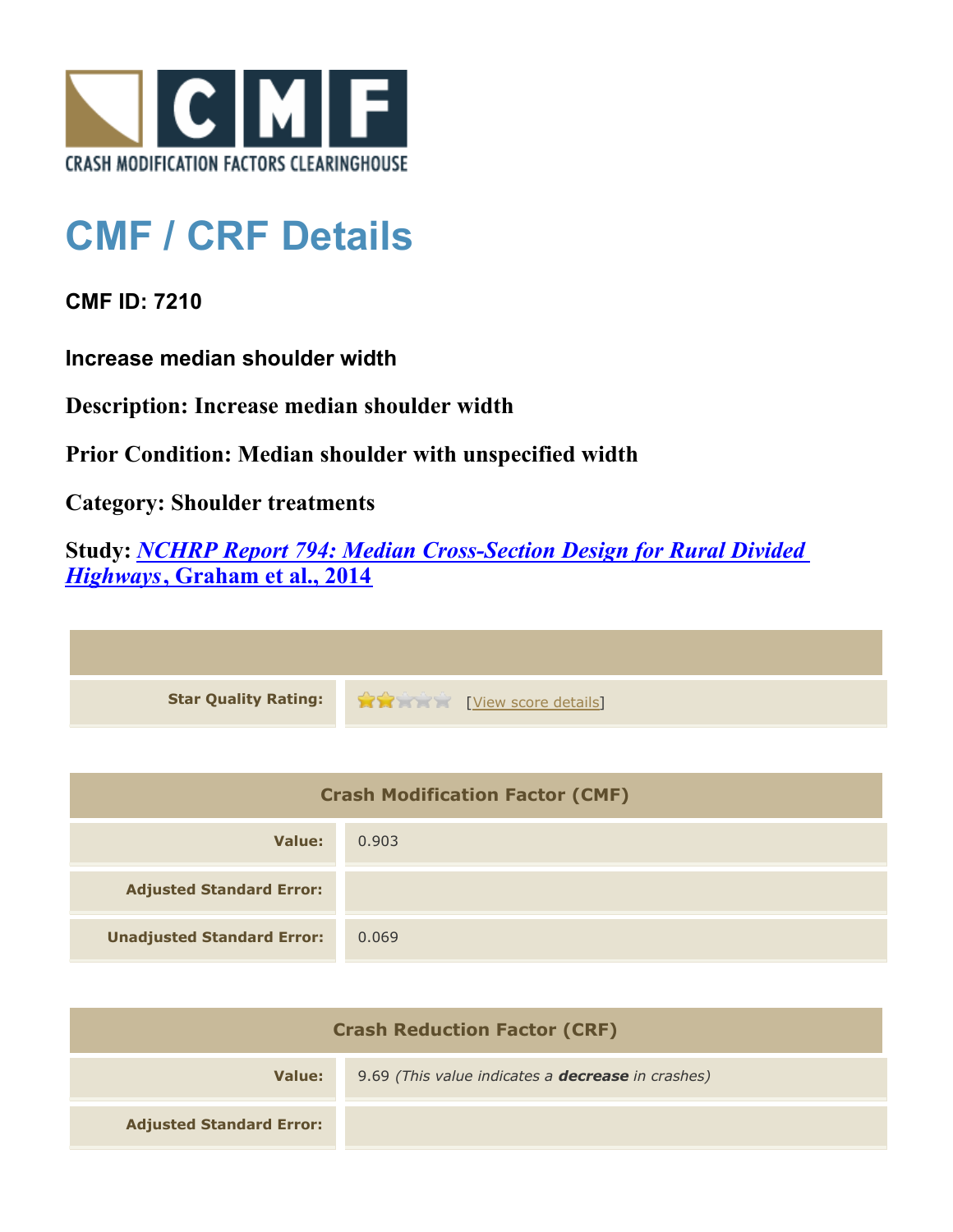| <b>Applicability</b>       |                                                   |
|----------------------------|---------------------------------------------------|
| <b>Crash Type:</b>         | Other                                             |
| <b>Crash Severity:</b>     | All                                               |
| <b>Roadway Types:</b>      | Principal Arterial Other Freeways and Expressways |
| <b>Number of Lanes:</b>    | 6                                                 |
| <b>Road Division Type:</b> | Divided by Median                                 |
| <b>Speed Limit:</b>        |                                                   |
| <b>Area Type:</b>          | Rural                                             |
| <b>Traffic Volume:</b>     |                                                   |
| <b>Time of Day:</b>        | All                                               |

## *If countermeasure is intersection-based*

| <b>Intersection Type:</b>         |  |
|-----------------------------------|--|
| <b>Intersection Geometry:</b>     |  |
| <b>Traffic Control:</b>           |  |
| <b>Major Road Traffic Volume:</b> |  |
| <b>Minor Road Traffic Volume:</b> |  |

| <b>Development Details</b>      |                        |
|---------------------------------|------------------------|
| <b>Date Range of Data Used:</b> | 2000 to 2007           |
| <b>Municipality:</b>            |                        |
| State:                          | CA, MO, NC, OH, PA, WA |